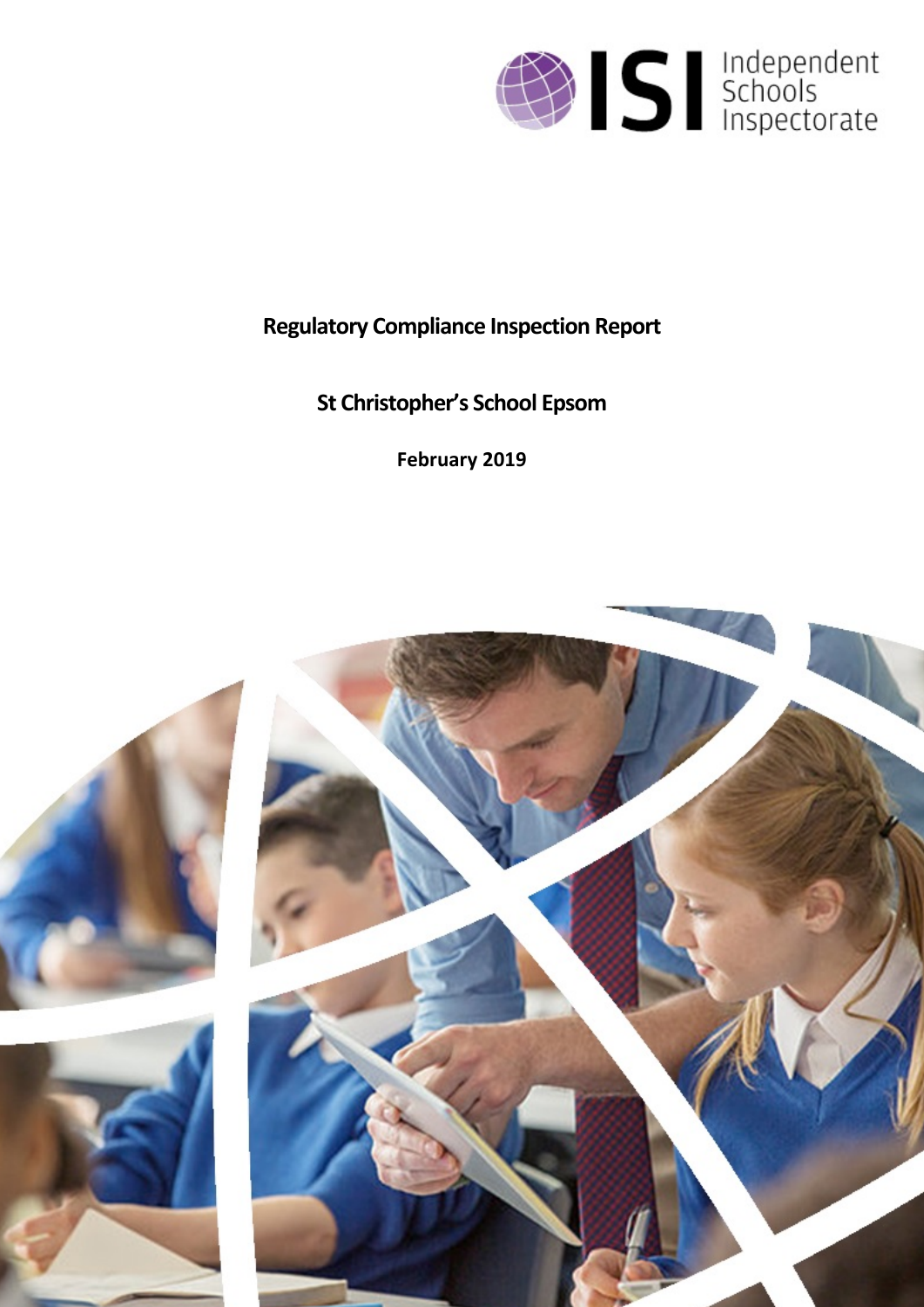## <span id="page-1-0"></span>**Contents**

| <b>Contents</b> |                                                                      | $\overline{2}$          |
|-----------------|----------------------------------------------------------------------|-------------------------|
|                 | <b>School's Details</b>                                              | 3                       |
| 1.              | <b>Background Information</b>                                        | 4                       |
|                 | <b>About the school</b>                                              | 4                       |
|                 | What the school seeks to do                                          | 4                       |
|                 | About the pupils                                                     | 4                       |
| 2.              | <b>Regulatory Compliance Inspection</b>                              | 5                       |
|                 | <b>Preface</b>                                                       | 5                       |
|                 | <b>Key findings</b>                                                  | 6                       |
|                 | PART 1 - Quality of education provided                               | 6                       |
|                 | PART 2 - Spiritual, moral, social and cultural development of pupils | 6                       |
|                 | PART 3 – Welfare, health and safety of pupils                        | 6                       |
|                 | PART 4 – Suitability of staff, supply staff, and proprietors         | 6                       |
|                 | PART 5 - Premises of and accommodation at schools                    | 6                       |
|                 | <b>PART 6 - Provision of information</b>                             | $\overline{\mathbf{z}}$ |
|                 | PART 7 - Manner in which complaints are handled                      | $\overline{\mathbf{z}}$ |
|                 | PART 8 - Quality of leadership in and management of schools          | 7                       |
| 3.              | <b>Inspection Evidence</b>                                           | 8                       |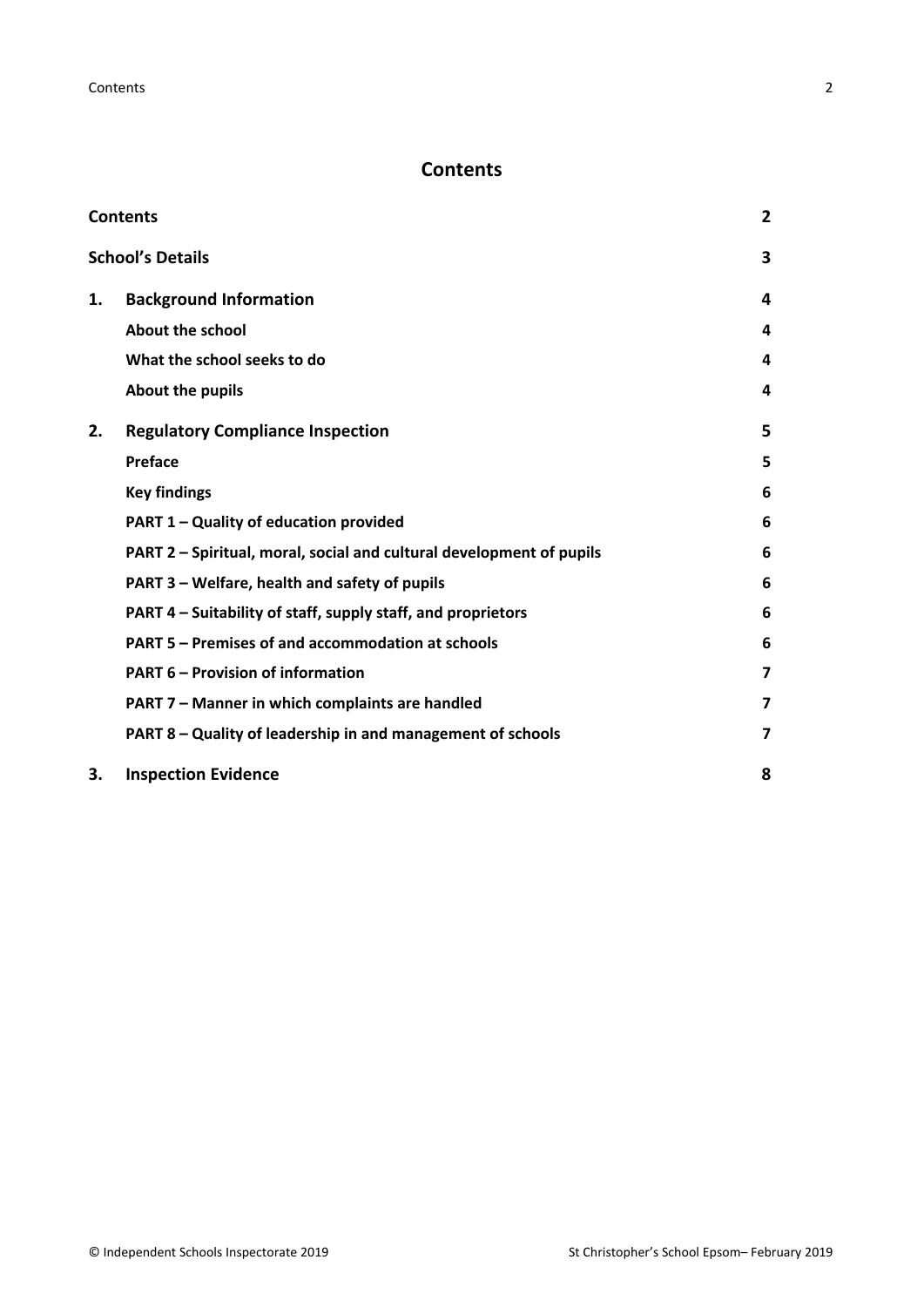| <b>School</b>                    |                                    | St Christopher's School Epsom           |               |    |  |
|----------------------------------|------------------------------------|-----------------------------------------|---------------|----|--|
| <b>DfE</b> number                | 936/6028                           |                                         |               |    |  |
| <b>Registered charity number</b> | 312045                             |                                         |               |    |  |
| <b>Address</b>                   | Epsom<br>Surrey<br><b>KT18 5HE</b> | St Christopher's School<br>6 Downs Road |               |    |  |
| Telephone number                 |                                    | 01372 721807                            |               |    |  |
| <b>Email address</b>             |                                    | office@st-christophers.surrey.sch.uk    |               |    |  |
| Headteacher                      |                                    | Mrs Annie Thackray                      |               |    |  |
| <b>Chair of governors</b>        |                                    | Mrs Helen Crossley                      |               |    |  |
| Age range                        | 3 to 7                             |                                         |               |    |  |
| Number of pupils on roll         | 163                                |                                         |               |    |  |
|                                  | <b>Boys</b>                        | 79                                      | <b>Girls</b>  | 84 |  |
|                                  | <b>EYFS</b>                        | 89                                      | Years 1 and 2 | 74 |  |
| <b>Inspection dates</b>          |                                    | 27 to 28 February 2019                  |               |    |  |

## <span id="page-2-0"></span>**School's Details**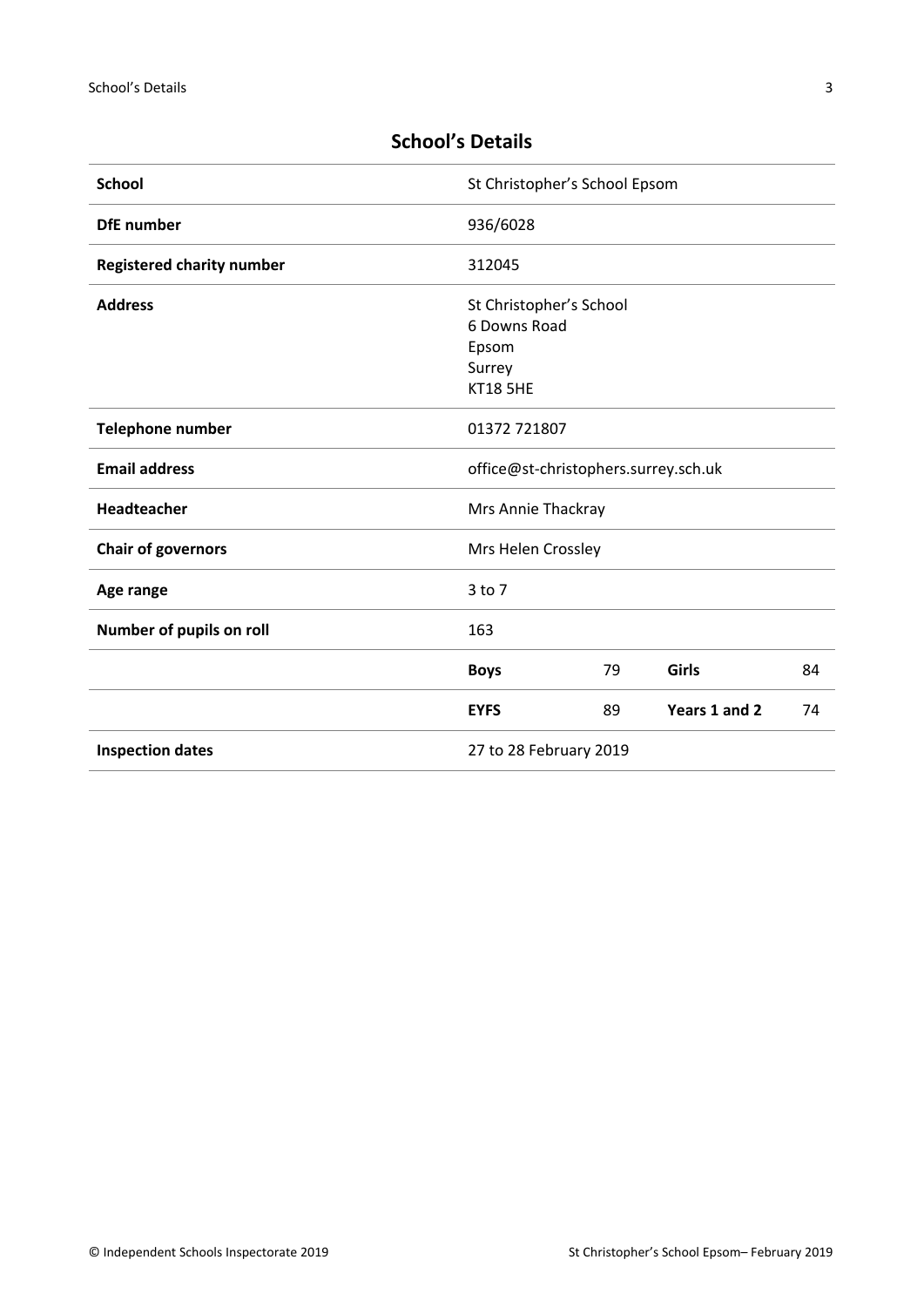## <span id="page-3-0"></span>**1. Background Information**

#### <span id="page-3-1"></span>**About the school**

- 1.1 St Christopher's School is a co-educational pre-preparatory school for pupils aged between 3 wand 7 years. There are four key groups in pre-Reception and a two-form entry from Reception. There are five year groups: Nursery, Pre-Reception, Reception, Year 1 and Year 2. Founded in 1938, the school buildings have been modernised and extended. It was established as a charitable trust in 1965 and continues to occupy a large Edwardian house in a residential area close to the centre of Epsom.
- 1.2 The school is administered by a board of eight governors, many of whom are parents of former pupils.
- 1.3 There have been few changes since the previous inspection, although, the chair of governors changed in November 2017.

#### <span id="page-3-2"></span>**What the school seeks to do**

- 1.4 The aim of the school is to provide a happy and purposeful place, which provides every pupil with a broad and challenging education within a caring and secure family environment. The school encourages mutual respect and understanding, co-operation and tolerance of others, and places strong emphasis on high standards of manners and good behaviour.
- 1.5 By building a partnership with parents and guardians, the school aims to make the transition from home to school as easy as possible for every pupil, ensuring that positive attitudes develop as they begin their education.

#### <span id="page-3-3"></span>**About the pupils**

1.6 Pupils come from a range of professional and backgrounds, mostly from white British families living within a 15-mile radius of the school. The school's own assessment indicates that the ability of pupils is well above average. The school has identified seven pupils as having special educational needs and/or disabilities (SEND), the majority of whom require speech and language therapy assistance; all receive additional specialist help. No pupil in the school has an education, health and care (EHC) plan or a statement of special educational needs. English is an additional language (EAL) for five pupils, whose needs are supported by their classroom teachers. Data used by the school have identified 14 pupils as being the most able in the school's population, and the curriculum is modified for them and for five other pupils because of their special talents in sport and music.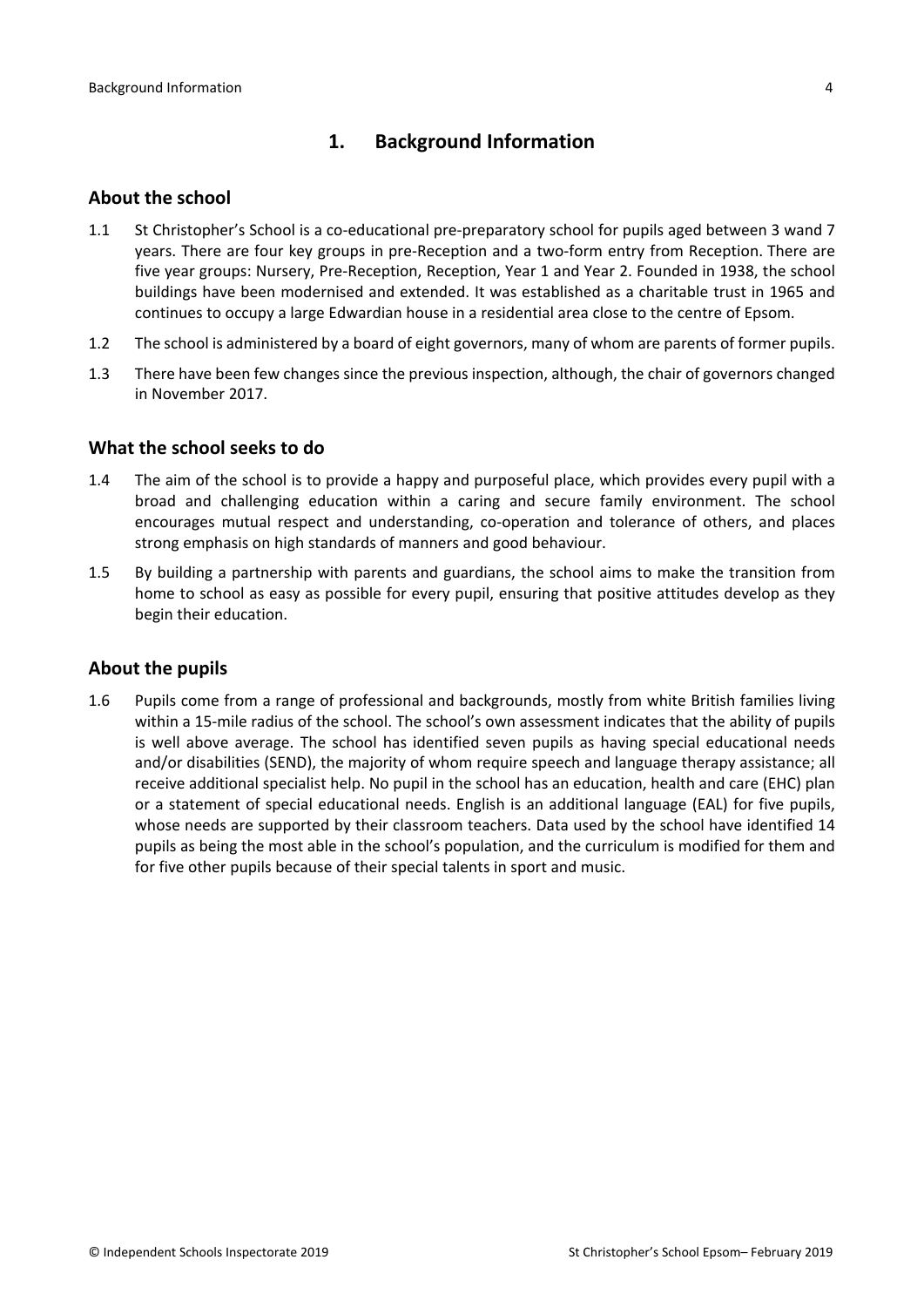## <span id="page-4-0"></span>**2. Regulatory Compliance Inspection**

#### <span id="page-4-1"></span>**Preface**

The registration authority for independent schools is the Department for Education (DfE), which directs inspection according to a specified frequency or at any time where the DfE has particular concerns about a school. The Independent Schools Inspectorate (ISI) is the body approved by the Secretary of State for the purpose of inspecting schools which are, or whose heads are, in membership of the associations which form the Independent Schools Council (ISC) and reporting on the extent to which they meet the Independent School Standards ('the standards') in the Schedule to the Education (Independent School Standards) Regulations 2014. Accordingly, inspection records whether the school meets each of these standards, which are arranged in eight Parts, each of which is divided into separate paragraphs. The inspection of schools that have early years settings not requiring registration similarly records whether the school complies with key provisions of the Early Years Foundation Stage statutory framework, and for registered settings the full range of the Early Years Foundation Stage provisions is considered. Additionally, the inspection reports on the school's accessibility plan under Schedule 10 of the Equality Act 2010 and the ban on corporal punishment under section 548 of the Education Act 1996. It comments on the progress made by the school in meeting the compliance action points set out in the school's most recent statutory inspection.

All association independent schools will have an inspection within three yearsfrom April 2016, in accordance with the Framework and DfE requirements. The inspection may be of COMPLIANCE ONLY or a combined inspection of EDUCATIONAL QUALITY AND COMPLIANCE depending on a number of factors, including findings from their most recent inspection. Schools judged not to meet the standards may also be subject to a progress monitoring visit before their next routine inspection. The progress monitoring visit will judge whether the school has taken the necessary action to meet any un-met standards identified at their previous inspection.

The inspection was also carried out under the arrangements of the ISC Associations for the maintenance and improvement of the quality of their membership.

**This is a COMPLIANCE ONLY inspection and as such reports only on the school's compliance with the standards.** The standards represent minimum requirements and judgements are given either as **met** or as **not met**. All schools are required to meet all the standards applicable to them. Where the minimum requirements are not met, this is clearly indicated in the relevant section of the report and the school is required to take the actions specified.

Inspections do not include matters that are outside of the regulatory framework described above, such as: an exhaustive health and safety audit; compliance with data protection requirements; an in-depth examination of the structural condition of the school, its services or other physical features; contractual arrangements with parents; an investigation of the financial viability of the school or its accounting procedures.

Inspectors may be aware of individual safeguarding concerns, allegations and complaints as part of the inspection process. Such matters will not usually be referred to specifically in published reports in this document but will have been considered by the team in reaching its judgements.

Links to the full regulations and requirements can be found here: The Education [\(Independent](http://www.legislation.gov.uk/uksi/2014/3283/contents/made) School Standards) [Regulations](http://www.legislation.gov.uk/uksi/2014/3283/contents/made) 2014, Early Years Foundation Stage Statutory [Framework.](https://www.gov.uk/government/publications/early-years-foundation-stage-framework--2)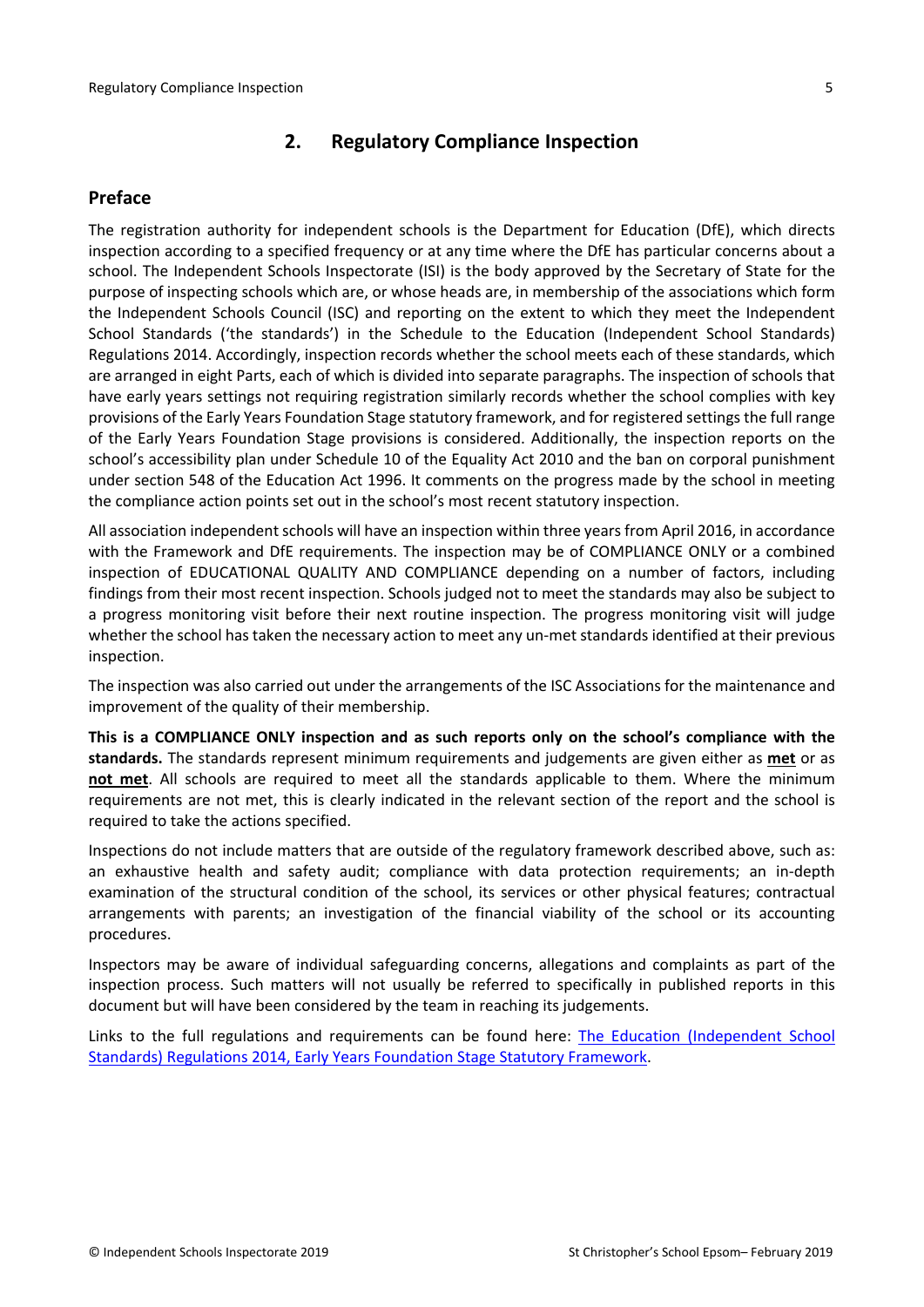### <span id="page-5-0"></span>**Key findings**

2.1 The school meets the standards in the schedule to the Education (Independent School Standards) Regulations 2014, relevant requirements of the statutory framework for the Early Years Foundation Stage, and associated requirements, and no further action is required as a result of this inspection.

#### <span id="page-5-1"></span>**PART 1 – Quality of education provided**

- 2.2 The school uses its own framework to determine attainment, instead of the national framework.
- 2.3 The curriculum is documented, supported by appropriate plans and schemes of work for the pupils and covers the required breadth of material. The teaching enables pupils to make good progress, encompasses effective behaviour management and is supported by suitable resources. A suitable framework for the assessment of pupils' performance is in place.

#### **2.4 The standards relating to the quality of education [paragraphs 1–4] are met.**

## <span id="page-5-2"></span>**PART 2 – Spiritual, moral, social and cultural development of pupils**

- 2.5 Principles and values are actively promoted which facilitate the personal development of pupils as responsible, tolerant, law-abiding citizens
- **2.6 The standard relating to spiritual, moral, social and cultural development [paragraph 5] is met.**

## <span id="page-5-3"></span>**PART 3 – Welfare, health and safety of pupils**

- 2.7 Arrangements are made to safeguard and promote the welfare of pupils by means that pay due regard to current statutory guidance; good behaviour is promoted; bullying is prevented so far as reasonably practicable; health and safety requirements are met, including those relating to fire safety; provision is made for first aid. Pupils are properly supervised; admission and attendance registers are maintained, as required, and there is a strategic approach to risk assessment. A disability access plan is in place.
- **2.8 The standardsrelating to welfare, health and safety [paragraphs 6–16], the requirement of Schedule 10 of the Equality Act 2010, and the ban on corporal punishment undersection 548 of the Education Act 1996 are met.**

#### <span id="page-5-4"></span>**PART 4 – Suitability of staff, supply staff, and proprietors**

- 2.9 The school makes appropriate checks to ensure the suitability of staff and proprietors and a register is kept as required.
- **2.10 The standards relating to the suitability of those in contact with pupils at the school [paragraphs 17–21] are met.**

#### <span id="page-5-5"></span>**PART 5 – Premises of and accommodation at schools**

- 2.11 Suitable toilet and changing facilities, where required by the standard, and appropriate accommodation for pupils' medical and needs are provided. The premises are maintained to a standard commensurate with health and safety; acoustics and lighting are appropriate; water provision is adequate. Suitable outdoor space is provided for physical education and outdoor play.
- **2.12 The standards relating to the premises and accommodation [paragraphs 22–31] are met.**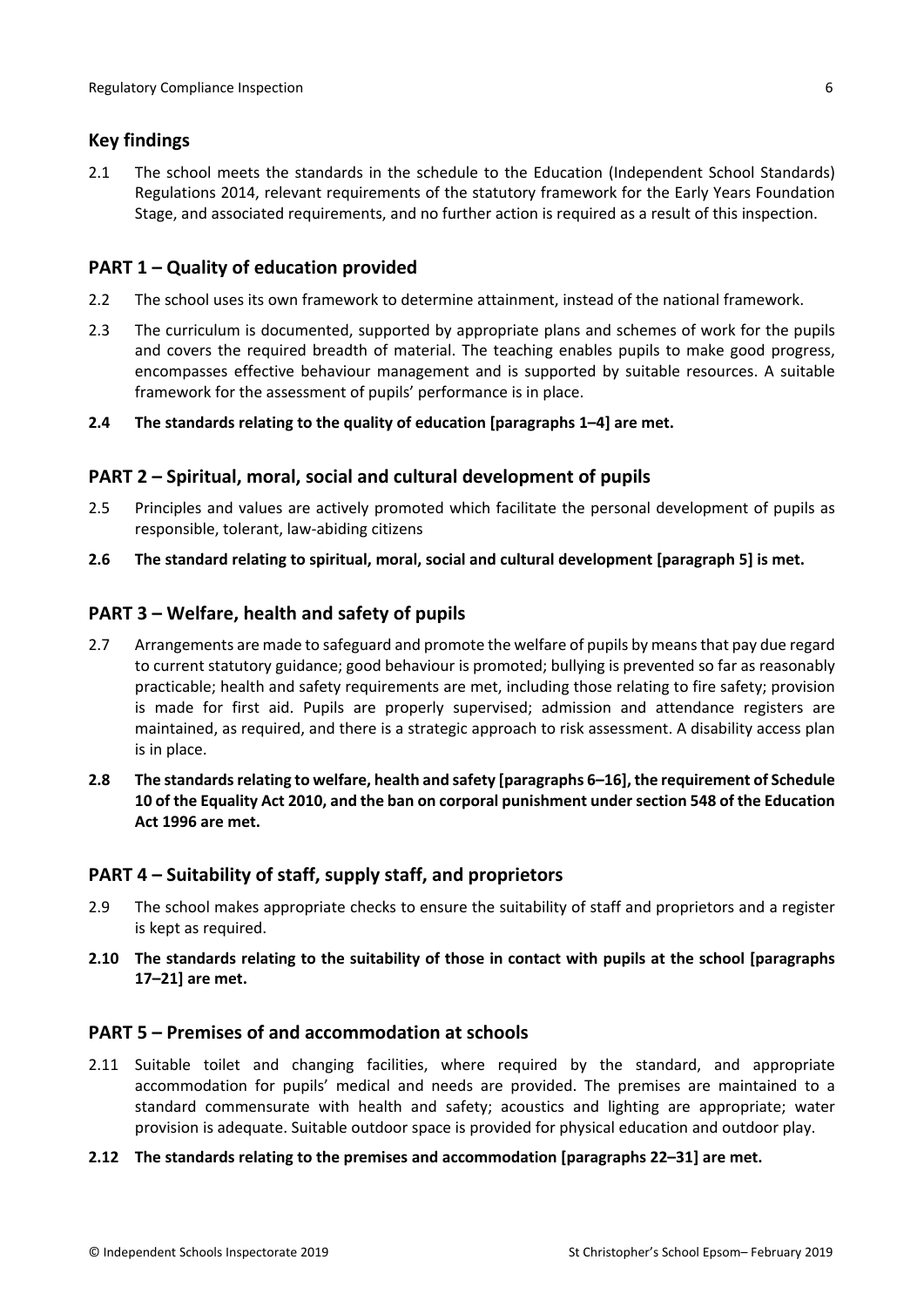## <span id="page-6-0"></span>**PART 6 – Provision of information**

2.13 A range of information is variously published, provided or made available to parents, inspectors and the Department for Education. These include details about the proprietor, the ethos of the school and the curriculum, and of the school's arrangements for admission, behaviour and exclusions, bullying, health and safety, first aid, details of the complaints procedure, and the number of complaints registered under the formal procedure during the preceding school year, and the provision for any with education, health and care plans or English as an additional language. They also include particulars of the school's academic performance during the preceding school year, inspection reports and (for parents only) a report at least annually of their own child's progress. The safeguarding policy is posted on the school's website.

#### **2.14 The standard relating to the provision of information [paragraph 32] is met.**

#### <span id="page-6-1"></span>**PART 7 – Manner in which complaints are handled**

- 2.15 Parental complaints are handled effectively through a three-stage process, (informal, formal and a hearing before a panel of three, one of whom is independent of the school). Each stage has clear time scales, and at the third stage the panel can make findings and recommendations which are communicated to the complainant. Records are kept appropriately, including of any action taken, whether or not a complaint is successful.
- **2.16 The standard relating to the handling of complaints [paragraph 33] is met.**

#### <span id="page-6-2"></span>**PART 8 – Quality of leadership in and management of schools**

- 2.17 The proprietor ensures that the leadership and management demonstrate good skills and knowledge, and fulfil their responsibilities effectively, so that the other standards are consistently met and they actively promote the well-being of the pupils.
- **2.18 The standard relating to leadership and management of the school [paragraph 34] is met.**